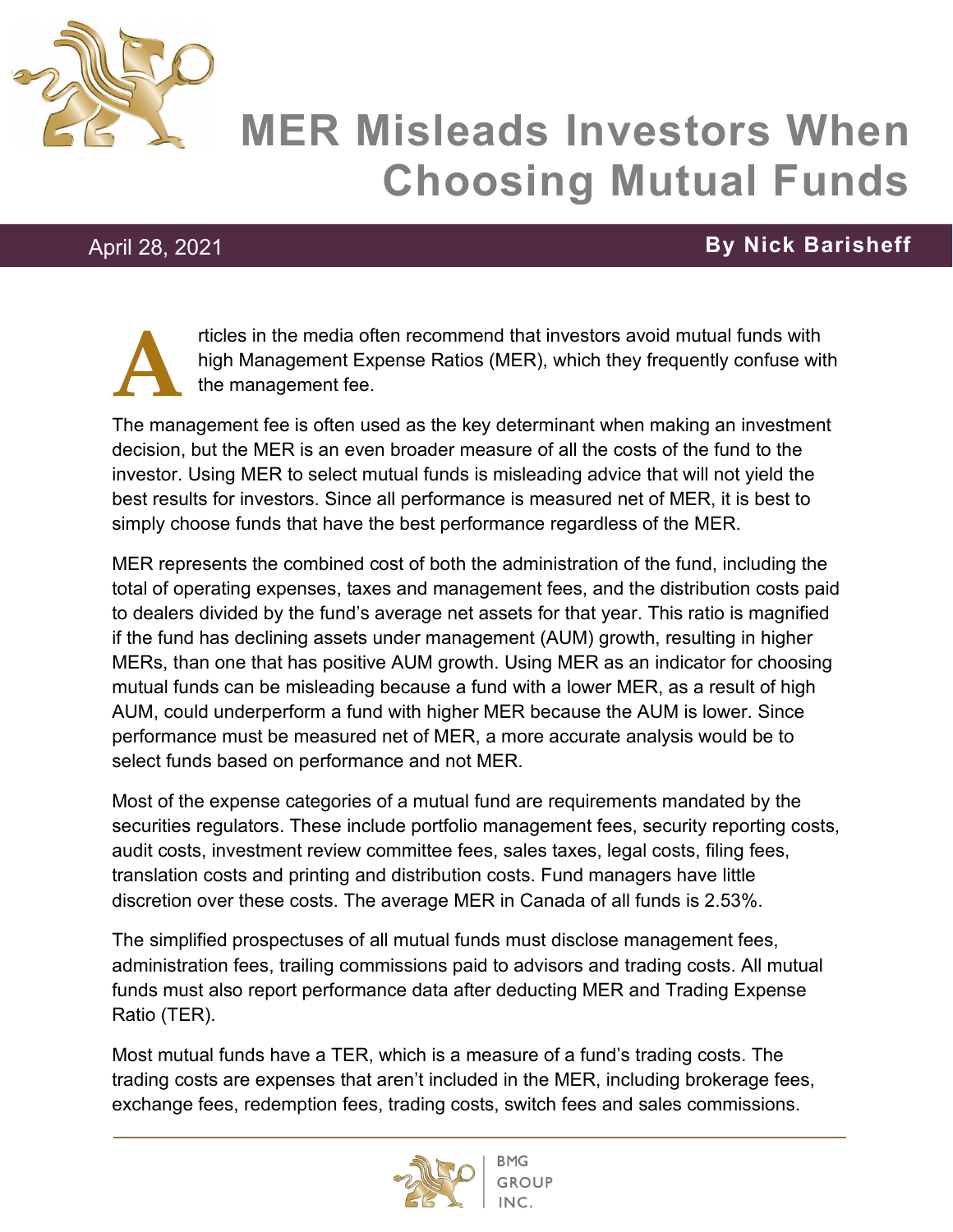These expenses do not form part of the expenses of the fund, but rather reduce the returns generated by the investments. You can have a fund with low MER but high TER because of frequent portfolio turnover. Again, the important criteria is performance, which is net of both MER and TER. The sum of MER and TER should be used to get an accurate cost estimate.

In typical Class A retail units of a mutual fund, the Management Fee includes a trailer fee paid to the advisor's dealer. Trailer fees typically range from 0.25% to 1.5% of the value of your investment each year. Therefore, in a fund with a 2.5% MER and a 1.0% trailer fee, about 40% of the MER is attributable to payments to the dealer. Trailer fees can be avoided if investors do not need investment advice and can make their own investment decisions by purchasing Class D units through a discount brokerage account. Class D units typically have an MER that is 1% lower than retail Class A units.

Investors who use a fee-based advisor will typically pay the advisor a fee between 0.5% and 1.5%, depending on the size of their portfolio. However, because these advisors tend to have more assets under management, they are able to negotiate reduced management fees for the mutual funds they use. Fee-based advisors are usually qualified portfolio managers and are more knowledgeable and experienced than a commission based advisor. As a result, they are often able to generate higher returns for their clients.

Not only does past performance of mutual funds not predict future performance, but expense ratios, portfolio turnover and trading costs can have a negative effect on a fund's performance. Based on some studies, the average reduction in annual return per 100% turnover was -0.87 for international stock funds. This may also cause additional taxable events for investors, even when they continue to hold their units.

Higher turnover results in higher costs. Of course, there are the obvious transaction costs. (It's not free to buy or sell a stock.) But there are other, less obvious, costs as well.

For instance, if a fund wanted to sell all of its shares of a given stock, it's likely (especially if it's a particularly large fund) that such a large liquidation would move the price of the shares slightly downward. As such, the fund is likely to receive a lower price for the last shares liquidated than it received for the first shares liquidated. Let's say that this hidden cost amounts to a 0.5% loss of value.

Then, in most cases, the fund will choose to invest the cash in another security. In this case, the opposite will occur: Purchasing a large amount of a given stock will cause the share price to move upward, however slightly. This again results in a hidden cost. Let's assume that the cost is a 0.5% loss of value.

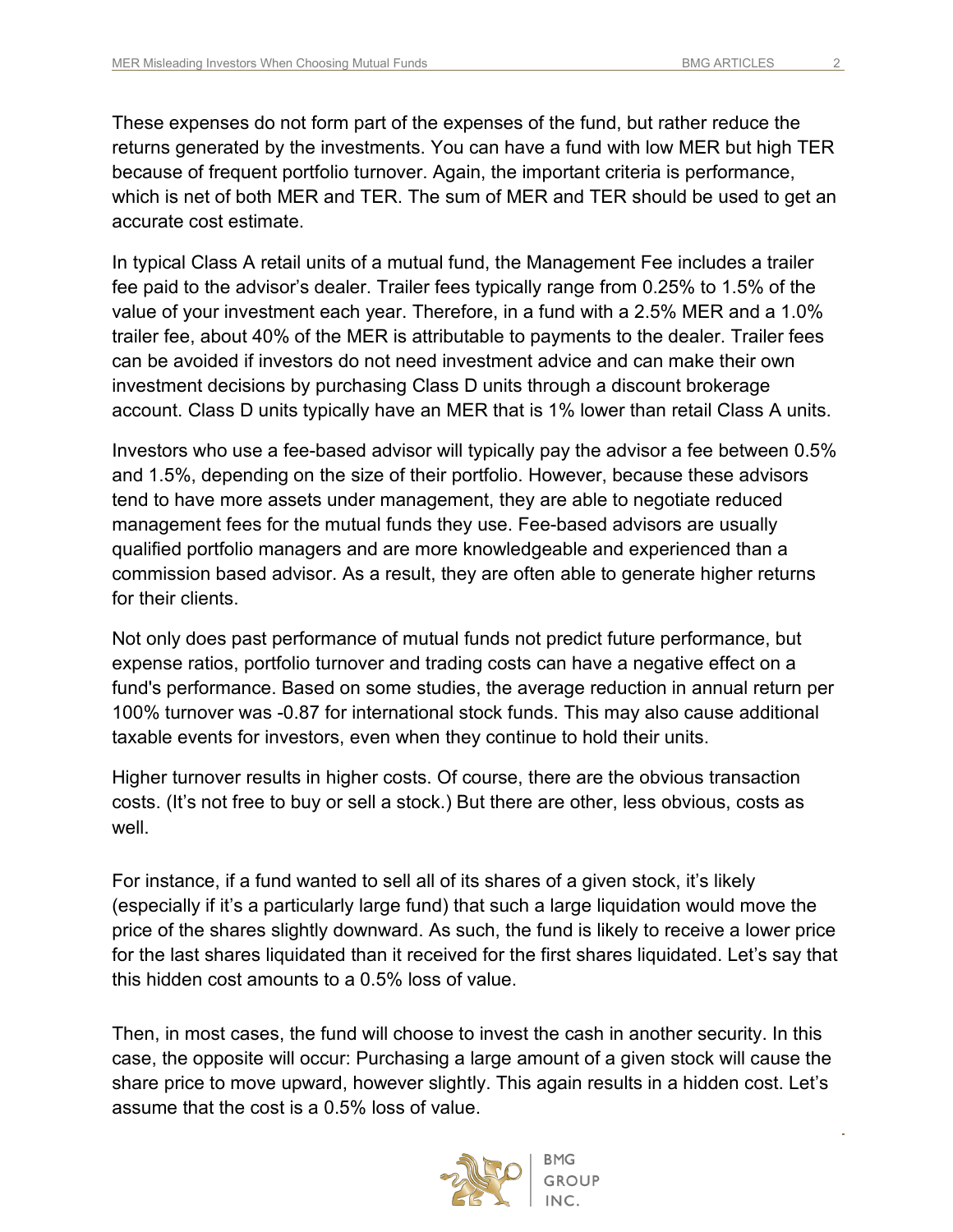In all, this results in a 1% loss of value for the portion of the portfolio that was liquidated and reinvested. With the fund industry's average annual turnover of 92%, this is going to result in an annual hidden transaction cost totaling 0.92% of assets.

Further to MER and TER, investors may also incur a front-end sales charge from the advisor. A back-end load on the sale of the mutual fund may also be applicable; this is known as a deferred sales charge. These charges will have a direct, negative impact on the net returns received by the investor.

Also, MER comparisons may be meaningful when comparing funds with similar investment objectives. Balanced funds and equity funds, for example, have all of the underlying securities kept in the fund's brokerage account at little or no cost. However, when comparing an equity fund or a balanced fund to a physical bullion fund, MER comparisons are meaningless. Precious metals bullion funds with allocated storage will have storage and insurance costs that don't occur in paper-based funds. Some precious metals funds may have lower MERs because they eliminate storage and insurance costs by buying precious metals proxies like bank certificates, unallocated accounts and futures contracts. In the final analysis, investors may be lured by lower MERs when in fact they don't own any bullion.

Precious metals ETFs appear attractive to some investors because they typically have lower MERs than precious metals mutual funds and mislead investors into thinking they actually own bullion. These ETFs are simply vehicles that track prices. However, when you carefully read the Prospectus and the Authorized Participant Agreement, it becomes clear that the Authorized Participants lease the bullion that they contribute to the ETF. As a result, legal title to the bullion remains with the Lessor. (*[The Illusion of](https://bmg-group.com/illusion-of-owning-gold/)  [Owning Gold](https://bmg-group.com/illusion-of-owning-gold/)*)

In addition, precious metals ETFs typically do not insure their bullion, and the company has no right to inspect the bullion stored with sub custodians.

The largest ETF is SPDR Gold Shares (GLD), the Prospectus of which clearly states, "*The investment objective of the Trust is for the shares to reflect the performance of the price of gold bullion*." No disclosure is made about bullion ownership. Without actually owning the bullion, investors are subject to numerous risks that could occur exactly when they may need to own bullion the most.

BMG Funds have a higher MER because they hold physical bullion on an allocated and insured basis. Most equity funds or balanced funds, as well as some precious metals funds, do not hold any physical bullion and as a result will not have the same expenses. This is due to the costs of storage and insurance that safeguard the investment and



GROUP